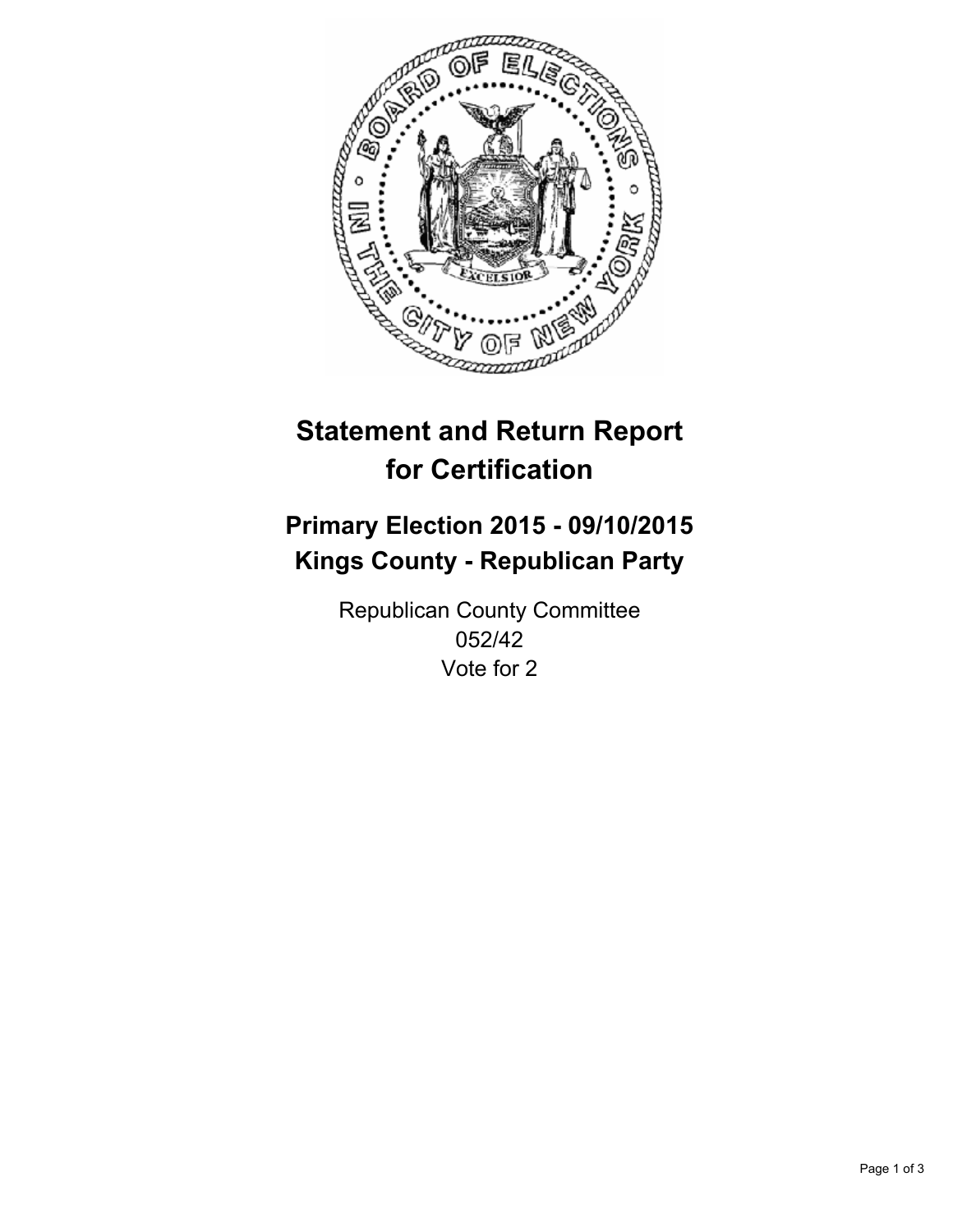

## **Assembly District 42**

| <b>PUBLIC COUNTER</b>                                    | 0              |
|----------------------------------------------------------|----------------|
| ABSENTEE/MILITARY                                        |                |
| <b>AFFIDAVIT</b>                                         | 0              |
| <b>Total Ballots</b>                                     |                |
| Less - Inapplicable Federal/Special Presidential Ballots | 0              |
| <b>Total Applicable Ballots</b>                          |                |
| <b>STEVE ETIENNE</b>                                     | 0              |
| <b>MICHAEL FRANCOIS</b>                                  | 0              |
| <b>GORDON PERSAUD</b>                                    | 0              |
| <b>SUSAN HOLLANDER</b>                                   | 0              |
| <b>Total Votes</b>                                       | 0              |
| Unrecorded                                               | $\overline{2}$ |